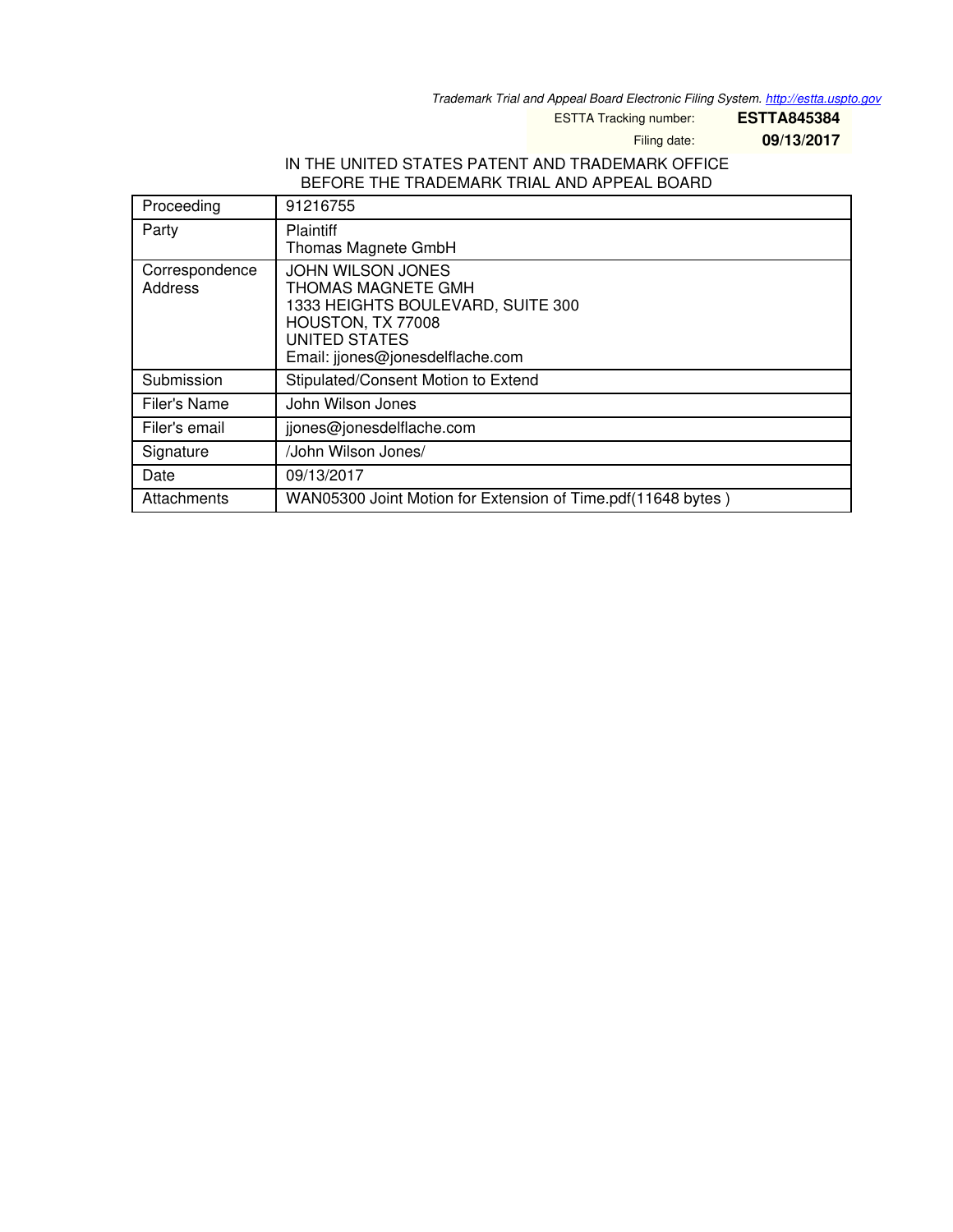## **IN THE UNITED STATES PATENT AND TRADEMARK OFFICE BEFORE THE TRADEMARK TRIAL AND APPEAL BOARD**

| Thomas Magnete GmbH, |                              | Š  | Opposition No. 91216755 |
|----------------------|------------------------------|----|-------------------------|
|                      |                              |    |                         |
|                      | Opposer,                     | 8  |                         |
|                      |                              | \$ | Serial No.: 86/014,656  |
| v.                   |                              | Š  | Mark: THOMAS            |
|                      |                              | ş  |                         |
|                      | Gardner Denver Thomas, Inc., |    | Serial No.: 86/014,661  |
|                      |                              | ş  | Mark: THOMAS & design   |
|                      | Applicant.                   |    |                         |
|                      |                              |    |                         |

## **JOINT MOTION FOR EXTENSION OF DISCOVERY AND TRIAL PERIODS**

**Thomas Magnete GmbH** ("Opposer") and **Gardner Denver Thomas, Inc.** ("Applicant") request that this proceeding be suspended for 90 days to allow the parties to finalize their settlement discussions/negotiations. The following facts support this Joint Motion for Extension:

1. Opposer and Applicant (collectively "the parties") own conflicting trademarks or trademark applications in the U.S., Europe and Australia. Procedures are pending in the U.S., Europe and Australia between the parties on the conflicting trademarks or trademark applications.

2. The parties began negotiating a global Trademark Coexistence Agreement for settlement of their dispute in the markets of the U.S., Europe, and Australia in October 2014. The terms of the global Trademark Coexistence Agreement require the approval of Applicant, its wholly owned subsidiaries Gardner Denver Thomas, Inc. and Thomas Industries Inc., along with Opposer and its affiliates. Applicant is represented in the global settlement transaction by its German attorneys and U.S. attorneys. Opposer is represented in the global settlement transaction by its attorneys in Germany.

3. Some of the delay in finalizing the Agreement is attributable to the need for approval of affiliates of the parties in multiple jurisdictions. Further, during the course of the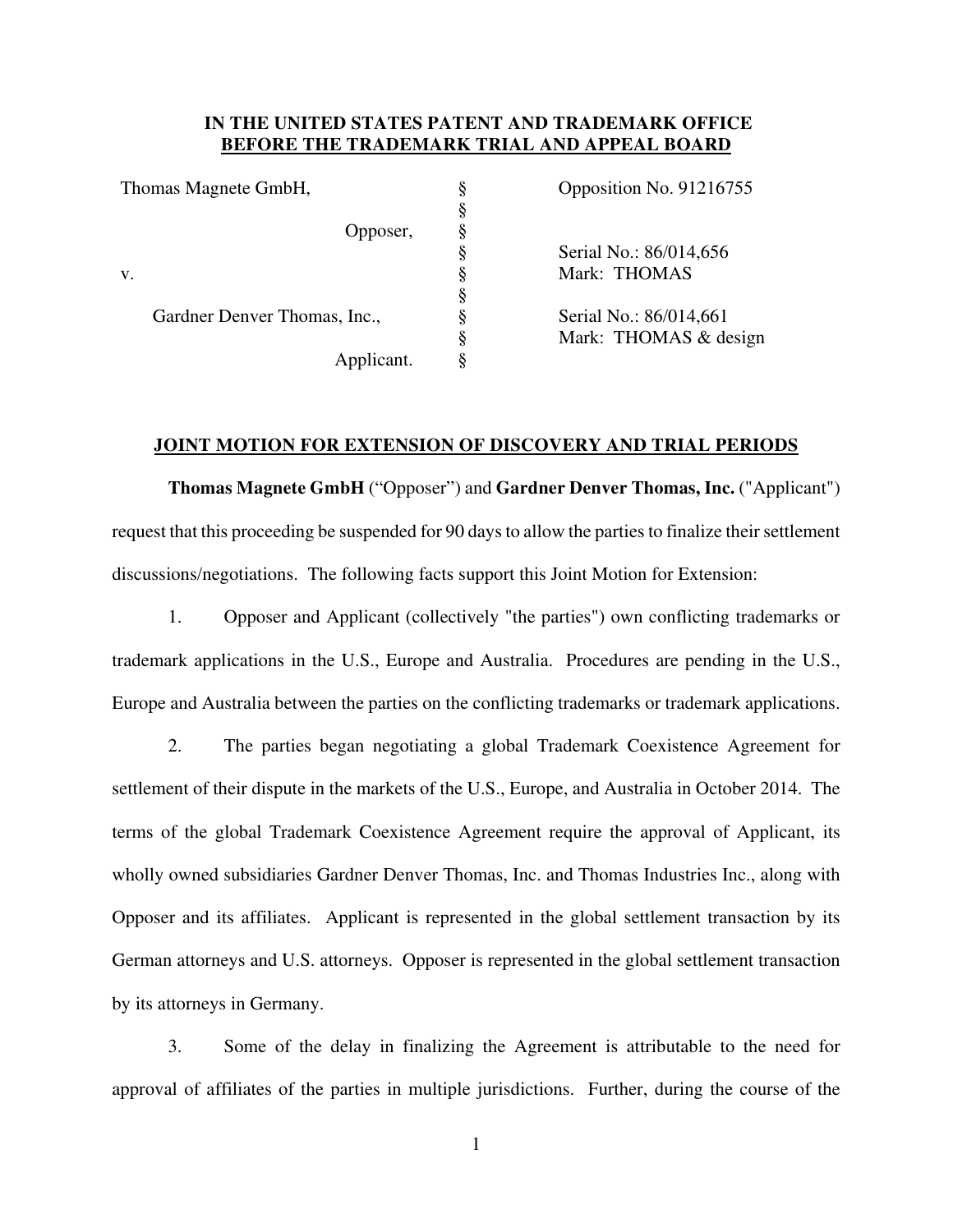negotiations, Applicant has completed one or more corporate restructurings which has resulted in settlement delays. Further, fluctuation in employees assigned to the business units responsible for the settlement have resulted in settlement delays.

4. The following provides a brief chronology of the status of the negotiations:

(a) settlement discussions on key terms of the global agreement (February 2015 until May 2016);

- (b) first draft agreement prepared and forwarded to Applicant by Opposer (June 2016);
- (c) revisions received from Applicant based on input of affiliates (September 2016);
- (d) revisions by Opposer to agreement based on Applicant's revisions (October 2016);
- (e) revised global agreement sent to Applicant (November 2016);
- (f) agreement reached on most of the provisions in draft agreement (June 2017).

5. The parties have discussed the use of the term THOMAS with additional distinctive

matter in certain industries where the parties' respective goods overlap. At this point, the only material outstanding issue to be resolved by the parties in settlement talks is determining in which industries the parties may use the mark THOMAS alone without additional distinctive matter. The parties believe they will be able to resolve the outstanding issues in the next three months.

6. Based on the above, the parties request the Scheduling Order be modified as follows:

| Time to Answer:                          | <b>CLOSED</b> |
|------------------------------------------|---------------|
| Deadline for Discovery Conference:       | <b>CLOSED</b> |
| Discovery Opens:                         | <b>CLOSED</b> |
| <b>Initial Disclosures Due:</b>          | <b>CLOSED</b> |
| <b>Expert Disclosure Due:</b>            | 05/06/2018    |
| <b>Discovery Closes:</b>                 | 06/08//2018   |
| <b>Plaintiff's Pretrial Disclosures:</b> | 07/20/2018    |
| Plaintiff's 30-Day Trial Period Ends:    | 09/04/2018    |
| Defendant's Pretrial Disclosures:        | 09/19/2018    |
| Defendant's 30-day Trial Period Ends:    | 11/02/2018    |